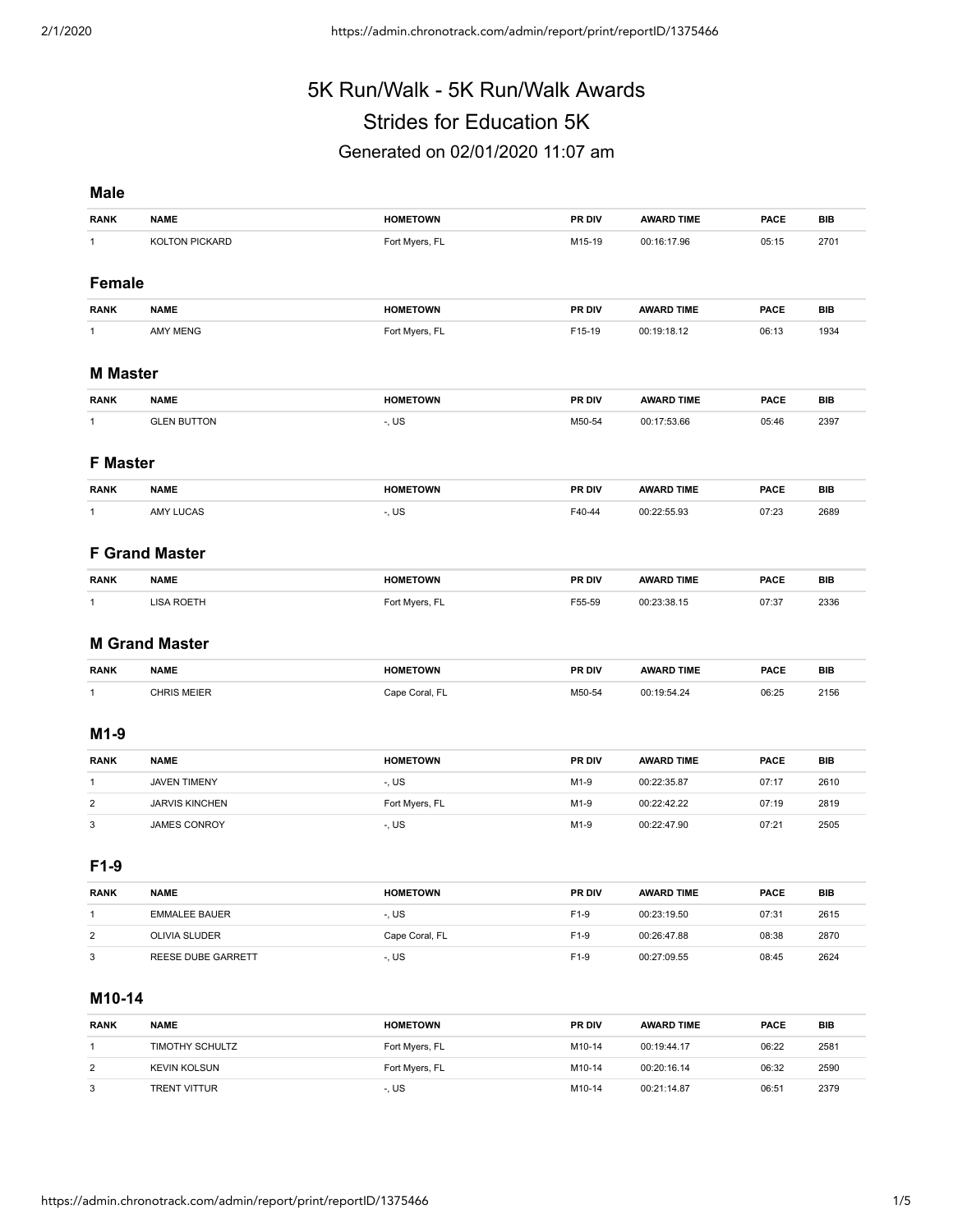### **F10-14**

| <b>RANK</b> | <b>NAME</b>               | <b>HOMETOWN</b> | <b>PR DIV</b> | <b>AWARD TIME</b> | <b>PACE</b> | BIB  |
|-------------|---------------------------|-----------------|---------------|-------------------|-------------|------|
|             | <b>FINLEY MITCHELL</b>    | Fort Myers, FL  | F10-14        | 00:21:12.29       | 06:50       | 2732 |
| 2           | <b>MAGGIE POCKLINGTON</b> | Fort Myers, FL  | F10-14        | 00:23:17.99       | 07:30       | 2231 |
| 3           | <b>WREN PALMER</b>        | fort myers, FL  | F10-14        | 00:24:21.15       | 07:51       | 2474 |

#### **M15-19**

| <b>RANK</b> | <b>NAME</b>           | <b>HOMETOWN</b> | <b>PR DIV</b>      | <b>AWARD TIME</b> | PACE  | BIB  |
|-------------|-----------------------|-----------------|--------------------|-------------------|-------|------|
|             | <b>BRIAN ROBINSON</b> | Estero, FL      | M <sub>15-19</sub> | 00:17:22.64       | 05:36 | 2800 |
| 2           | <b>PAUL KOLSUN</b>    | Fort Myers, FL  | M15-19             | 00:17:48.63       | 05:44 | 2589 |
|             | <b>MATTHEW WEILER</b> | Fort Myers, FL  | M15-19             | 00:17:51.21       | 05:45 | 2730 |

### **F15-19**

| <b>RANK</b> | <b>NAME</b>        | <b>HOMETOWN</b> | <b>PR DIV</b> | <b>AWARD TIME</b> | <b>PACE</b> | <b>BIB</b> |
|-------------|--------------------|-----------------|---------------|-------------------|-------------|------------|
|             | <b>MIA PEREZ</b>   | Fort Myers, FL  | F15-19        | 00:20:55.46       | 06:45       | 2858       |
| 2           | SARAH SCHULTZ      | Fort Myers, FL  | F15-19        | 00:21:20.57       | 06:53       | 2580       |
| 3           | <b>EMMA HARRIS</b> | Fort Myers, FL  | F15-19        | 00:21:25.81       | 06:54       | 2857       |

#### **M20-24**

| <b>RANK</b> | <b>NAME</b>           | <b>HOMETOWN</b> | <b>PR DIV</b> | <b>AWARD TIME</b> | <b>PACE</b> | <b>BIB</b> |
|-------------|-----------------------|-----------------|---------------|-------------------|-------------|------------|
|             | KASIDIT TIPAYAOSOTH   | Cape Coral, FL  | M20-24        | 00:22:03.35       | 07:06       | 2743       |
| 2           | <b>STEVEN ROHTTIS</b> | Cape Coral, FL  | M20-24        | 00:24:14.40       | 07:49       | 2259       |
| 3           | EDWARD DOUGHERTY      | Fort Myers, FL  | M20-24        | 00:29:19.52       | 09:27       | 2210       |

#### **F20-24**

| <b>RANK</b> | <b>NAME</b>           | <b>HOMETOWN</b> | <b>PR DIV</b> | <b>AWARD TIME</b> | <b>PACE</b> | <b>BIB</b> |
|-------------|-----------------------|-----------------|---------------|-------------------|-------------|------------|
|             | <b>JENNIFER NARGI</b> | Fort Myers, FL  | F20-24        | 00:24:09.21       | 07:47       | 2802       |
| 2           | <b>MADISON KOHL</b>   | Greenfield, WI  | F20-24        | 00:25:12.76       | 08:07       | 1854       |
| 3           | ASTRID SALDANA        | Cape Coral, FL  | F20-24        | 00:28:44.20       | 09:15       | 1824       |

#### **M25-29**

| <b>RANK</b> | <b>NAME</b>        | <b>HOMETOWN</b>  | <b>PR DIV</b> | <b>AWARD TIME</b> | <b>PACE</b> | <b>BIB</b> |
|-------------|--------------------|------------------|---------------|-------------------|-------------|------------|
|             | NICHOLAS MASIELLO  | Grand Island, NY | M25-29        | 00:16:44.97       | 05:24       | 2702       |
| 2           | NICHOLAS ABERNATHY | Cape Coral, FL   | M25-29        | 00:21:47.79       | 07:01       | 1869       |
|             | ROBERT LAWRENCE    | -. US            | M25-29        | 00:23:23.12       | 07:32       | 2545       |

#### **F25-29**

| <b>RANK</b> | <b>NAME</b>            | <b>HOMETOWN</b>      | <b>PR DIV</b> | <b>AWARD TIME</b> | <b>PACE</b> | <b>BIB</b> |
|-------------|------------------------|----------------------|---------------|-------------------|-------------|------------|
|             | ALISON COWDIN          | Cape Coral, FL       | F25-29        | 00:25:07.78       | 08:06       | 2694       |
| 2           | SARAH HAIDAR           | Cape Coral, FL       | F25-29        | 00:28:44.69       | 09:16       | 2536       |
| 3           | <b>MORGAN PEPITONE</b> | North Fort Myers, FL | F25-29        | 00:31:00.83       | 09:59       | 1801       |

# **M30-34**

| <b>RANK</b> | <b>NAME</b>          | <b>HOMETOWN</b> | <b>PR DIV</b> | <b>AWARD TIME</b> | PACE  | <b>BIB</b> |
|-------------|----------------------|-----------------|---------------|-------------------|-------|------------|
|             | <b>JOSHUA DORSEY</b> | Fort Myers, FL  | M30-34        | 00:19:39.58       | 06:20 | 2440       |
| 2           | RAPHAEL ROMERO       | Cape Coral, FL  | M30-34        | 00:22:18.17       | 07:11 | 2237       |
| 3           | MICHAEL D'AMICO      | Fort Myers, FL  | M30-34        | 00:25:01.02       | 08:04 | 2158       |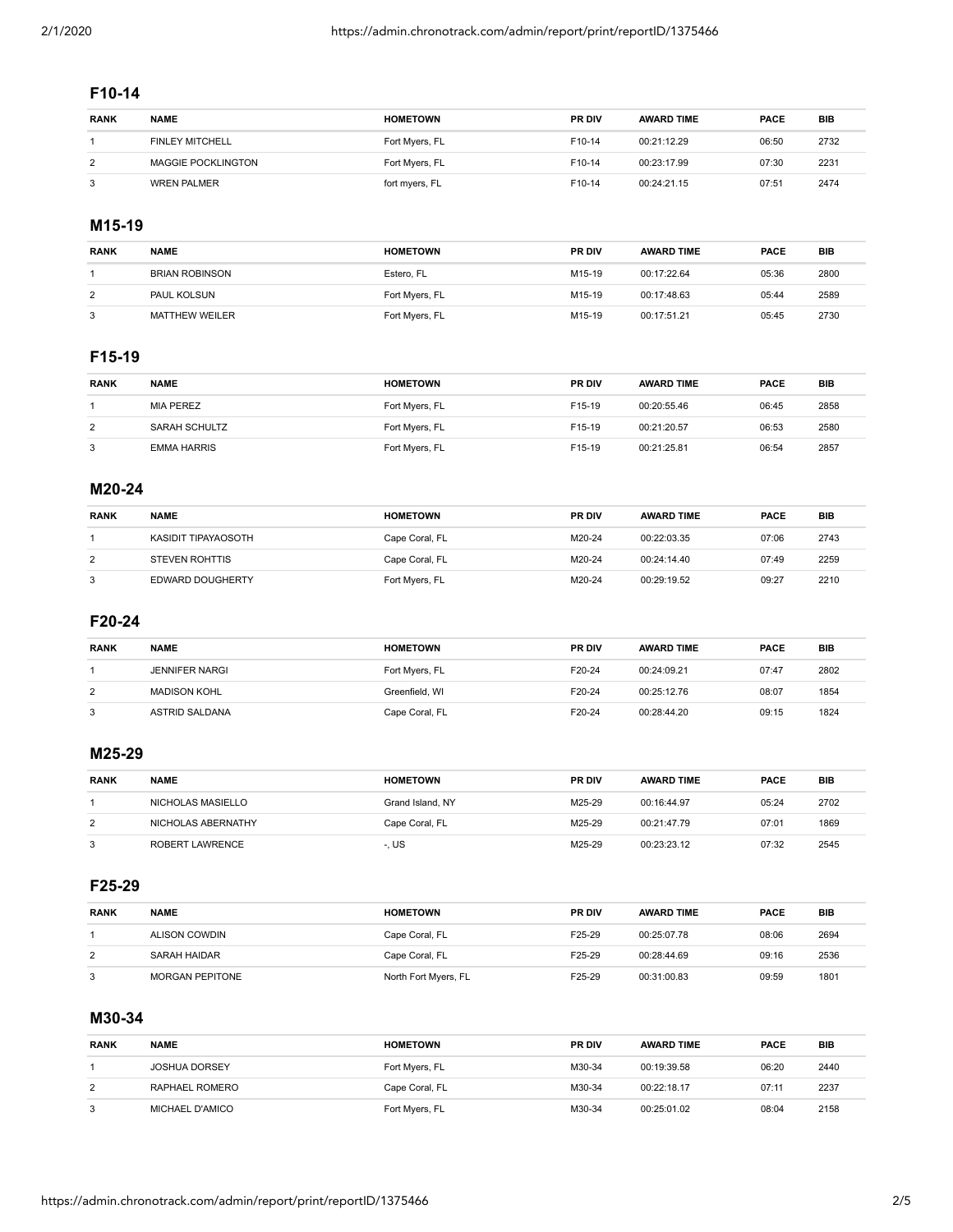# **F30-34**

| <b>RANK</b> | <b>NAME</b>               | <b>HOMETOWN</b> | <b>PR DIV</b> | <b>AWARD TIME</b> | <b>PACE</b> | BIB  |
|-------------|---------------------------|-----------------|---------------|-------------------|-------------|------|
|             | <b>JENNIFER PATTERSON</b> | Fort Myers, FL  | F30-34        | 00:26:15.19       | 08:28       | 2187 |
| 2           | <b>MEGHAN JOHNSON</b>     | Cape Coral, FL  | F30-34        | 00:27:14.80       | 08:47       | 1875 |
| 3           | ASHLEY LEGER              | Fort Myers, FL  | F30-34        | 00:27:28.29       | 08:51       | 2855 |

#### **M35-39**

| <b>RANK</b> | <b>NAME</b>           | <b>HOMETOWN</b> | <b>PR DIV</b> | <b>AWARD TIME</b> | <b>PACE</b> | BIB  |
|-------------|-----------------------|-----------------|---------------|-------------------|-------------|------|
|             | MATTHEW KAYE          | Fort Myers, FL  | M35-39        | 00:21:21.15       | 06:53       | 2121 |
| 2           | <b>RYAN FORKEY</b>    | Estero, FL      | M35-39        | 00:22:46.73       | 07:20       | 1845 |
| 3           | <b>MICHAEL LICATA</b> | Fort Myers, FL  | M35-39        | 00:23:13.86       | 07:29       | 1846 |

#### **F35-39**

| <b>RANK</b> | <b>NAME</b>     | <b>HOMETOWN</b> | <b>PR DIV</b> | <b>AWARD TIME</b> | <b>PACE</b> | <b>BIB</b> |
|-------------|-----------------|-----------------|---------------|-------------------|-------------|------------|
|             | AMBER SKULINA   | Fort Myers, FL  | F35-39        | 00:22:06.84       | 07:08       | 2852       |
| 2           | KASSIDY KAYE    | Fort Myers, FL  | F35-39        | 00:22:29.60       | 07:15       | 2120       |
| 3           | LINDSAY RYCENGA | Estero, FL      | F35-39        | 00:22:38.83       | 07:18       | 1880       |

#### **M40-44**

| <b>RANK</b> | <b>NAME</b>         | <b>HOMETOWN</b> | <b>PR DIV</b> | <b>AWARD TIME</b> | PACE  | <b>BIB</b> |
|-------------|---------------------|-----------------|---------------|-------------------|-------|------------|
|             | MATTHEW BOOTH       | Fort Myers, FL  | M40-44        | 00:22:51.32       | 07:22 | 2079       |
| 2           | <b>KEVIN GODSEA</b> | Estero, FL      | M40-44        | 00:23:20.84       | 07:31 | 2153       |
| 3           | WAYNE HOLCOMB       | Fort Myers, FL  | M40-44        | 00:23:35.72       | 07:36 | 2601       |

#### **F40-44**

| <b>RANK</b> | <b>NAME</b>          | <b>HOMETOWN</b>  | <b>PR DIV</b> | <b>AWARD TIME</b> | <b>PACE</b> | <b>BIB</b> |
|-------------|----------------------|------------------|---------------|-------------------|-------------|------------|
|             | KIM SCHEETZ          | Lehigh Acres, FL | F40-44        | 00:23:49.47       | 07:41       | 2355       |
| 2           | <b>ERIN CANTWELL</b> | Fort Myers, FL   | F40-44        | 00:24:29.56       | 07:54       | 1942       |
| 3           | REBECCA JOLLIFF      | Lehigh Acres, FL | F40-44        | 00:25:13.10       | 08:08       | 2240       |

#### **M45-49**

| <b>RANK</b> | <b>NAME</b>          | <b>HOMETOWN</b> | <b>PR DIV</b> | <b>AWARD TIME</b> | <b>PACE</b> | <b>BIB</b> |
|-------------|----------------------|-----------------|---------------|-------------------|-------------|------------|
|             | YANCEY PALMER        | Fort Myers, FL  | M45-49        | 00:17:59.49       | 05:48       | 2472       |
| 2           | <b>RENE RAMIREZ</b>  | Fort Myers, FL  | M45-49        | 00:20:25.48       | 06:35       | 2465       |
|             | <b>IVAN MELENDEZ</b> | Fort Myers, FL  | M45-49        | 00:22:43.15       | 07:19       | 2534       |

#### **F45-49**

| <b>RANK</b> | <b>NAME</b>          | <b>HOMETOWN</b> | <b>PR DIV</b> | <b>AWARD TIME</b> | <b>PACE</b> | <b>BIB</b> |
|-------------|----------------------|-----------------|---------------|-------------------|-------------|------------|
|             | <b>MIRIAM KELLER</b> | Fort Myers, FL  | F45-49        | 00:25:34.74       | 08:14       | 2170       |
| 2           | ANNABELLE MEIER      | Cape Coral, FL  | F45-49        | 00:27:12.78       | 08:46       | 2155       |
| 3           | COURTNEY HOOVIS      | Fort Myers, FL  | F45-49        | 00:27:27.81       | 08:51       | 2431       |

# **M50-54**

| <b>RANK</b> | <b>NAME</b>        | <b>HOMETOWN</b>     | <b>PR DIV</b> | <b>AWARD TIME</b> | <b>PACE</b> | <b>BIB</b> |
|-------------|--------------------|---------------------|---------------|-------------------|-------------|------------|
|             | <b>JOHN HARRIS</b> | Fort Myers, FL      | M50-54        | 00:20:25.70       | 06:35       | 2856       |
| 2           | DOUG FLORA         | Prairie Village, KS | M50-54        | 00:22:50.60       | 07:22       | 2538       |
| 3           | FERNANDO ZABALA    | Naples, FL          | M50-54        | 00:26:37.89       | 08:35       | 2130       |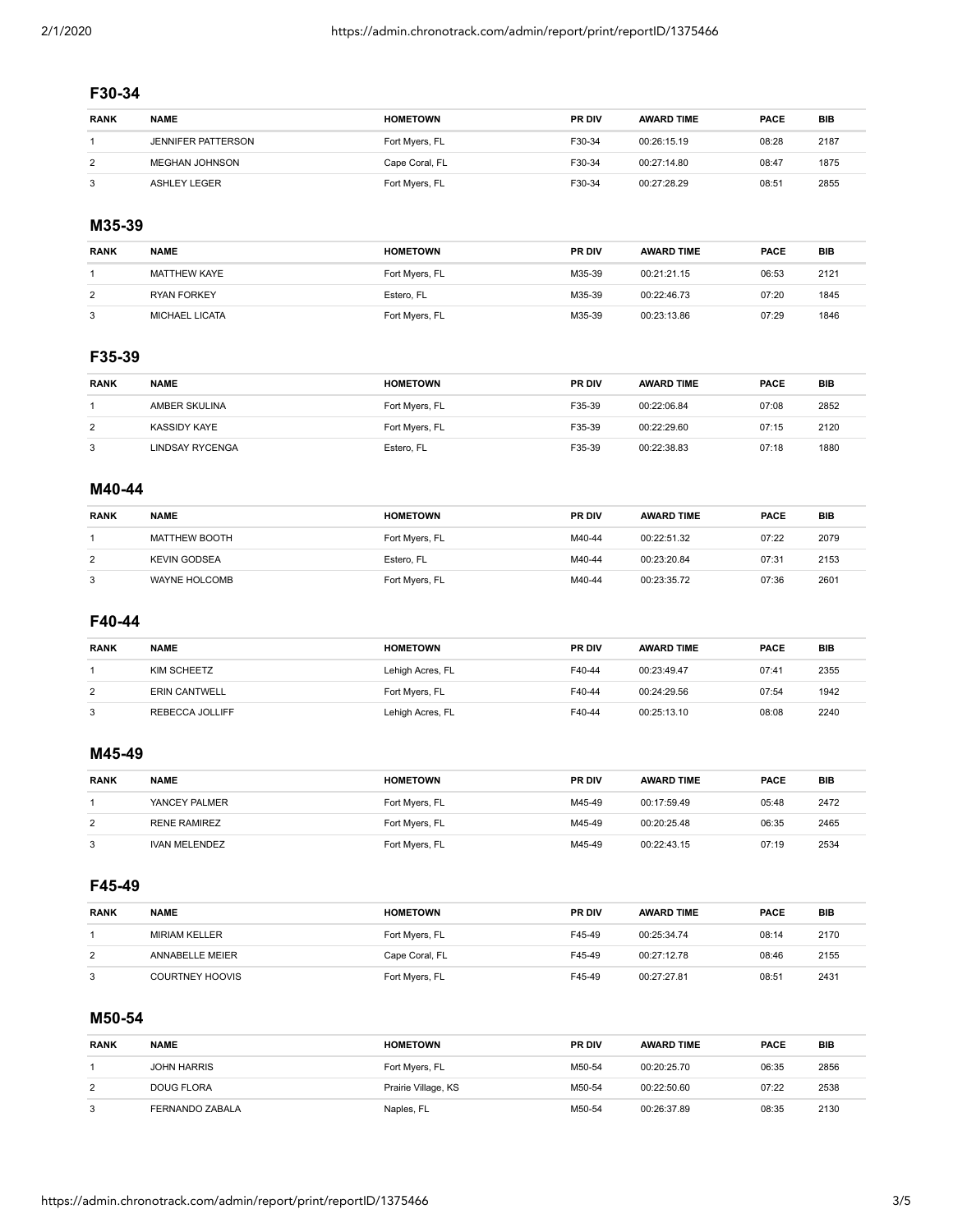# **F50-54**

| <b>RANK</b> | <b>NAME</b>      | <b>HOMETOWN</b> | <b>PR DIV</b> | <b>AWARD TIME</b> | <b>PACE</b> | BIB  |
|-------------|------------------|-----------------|---------------|-------------------|-------------|------|
|             | THERESA ADKINS   | Fort Myers, FL  | F50-54        | 00:26:11.64       | 08:26       | 2522 |
| 2           | LAURIE MANSFIELD | Cape Coral, FL  | F50-54        | 00:26:52.96       | 08:40       | 2470 |
| 3           | PATRICIA NELESEN | Estero, FL      | F50-54        | 00:30:59.47       | 09:59       | 2147 |

#### **M55-59**

| <b>RANK</b> | <b>NAME</b>        | <b>HOMETOWN</b>  | <b>PR DIV</b> | <b>AWARD TIME</b> | <b>PACE</b> | <b>BIB</b> |
|-------------|--------------------|------------------|---------------|-------------------|-------------|------------|
|             | <b>JOBY KOLSUN</b> | Fort Myers, FL   | M55-59        | 00:20:34.00       | 06:38       | 2595       |
| 2           | <b>JOHN SCOTT</b>  | Cape Coral, FL   | M55-59        | 00:21:21.86       | 06:53       | 2812       |
| 3           | <b>GUY TAM</b>     | Lehigh Acres, FL | M55-59        | 00:22:12.83       | 07:09       | 2050       |

#### **F55-59**

| <b>RANK</b> | <b>NAME</b>           | <b>HOMETOWN</b> | <b>PR DIV</b> | <b>AWARD TIME</b> | <b>PACE</b> | BIB  |
|-------------|-----------------------|-----------------|---------------|-------------------|-------------|------|
|             | <b>WILLO SULLIVAN</b> | Springfield, VT | F55-59        | 00:26:02.29       | 08:23       | 1856 |
| 2           | ALMA JONES            | Fort Myers, FL  | F55-59        | 00:31:17.65       | 10:05       | 2086 |
| 3           | <b>BETTY KENSELL</b>  | Fort Myers, FL  | F55-59        | 00:33:20.13       | 10:44       | 1843 |

#### **M60-64**

| <b>RANK</b> | <b>NAME</b>        | <b>HOMETOWN</b>      | <b>PR DIV</b> | <b>AWARD TIME</b> | PACE  | <b>BIB</b> |
|-------------|--------------------|----------------------|---------------|-------------------|-------|------------|
|             | DR. SAL LACAGNINA  | North Fort Myers, FL | M60-64        | 00:24:56.62       | 08:02 | 2074       |
| 2           | KEITH MARTIN       | Fort Myers, FL       | M60-64        | 00:25:16.39       | 08:09 | 2107       |
| 3           | <b>MARK LATHAM</b> | Cape Coral, FL       | M60-64        | 00:27:13.71       | 08:46 | 2563       |

#### **F60-64**

| <b>RANK</b> | <b>NAME</b>    | <b>HOMETOWN</b> | <b>PR DIV</b> | <b>AWARD TIME</b> | <b>PACE</b> | <b>BIB</b> |
|-------------|----------------|-----------------|---------------|-------------------|-------------|------------|
|             | NANCY GRIBBLE  | Loxahatchee, FL | F60-64        | 00:26:14.80       | 08:27       | 2437       |
| 2           | PAMELA BEDROCK | Naples, FL      | F60-64        | 00:27:44.46       | 08:56       | 2410       |
| 3           | ANN FRANKE     | Fort Myers, FL  | F60-64        | 00:29:23.68       | 09:28       | 2201       |

#### **F65-69**

| <b>RANK</b> | <b>NAME</b>            | <b>HOMETOWN</b> | <b>PR DIV</b> | <b>AWARD TIME</b> | <b>PACE</b> | <b>BIB</b> |
|-------------|------------------------|-----------------|---------------|-------------------|-------------|------------|
|             | ROCHELLE MAREE         | Ft Myers, FL    | F65-69        | 00:29:48.84       | 09:36       | 1814       |
| 2           | <b>BARBARA SEIZERT</b> | Fort Myers, FL  | F65-69        | 00:31:27.07       | 10:08       | 2834       |
|             | <b>SARAH HUNTON</b>    | Shelbyville, IN | F65-69        | 00:32:26.06       | 10:27       | 2597       |

#### **M65-69**

| <b>RANK</b> | <b>NAME</b>          | <b>HOMETOWN</b> | <b>PR DIV</b> | <b>AWARD TIME</b> | <b>PACE</b> | <b>BIB</b> |
|-------------|----------------------|-----------------|---------------|-------------------|-------------|------------|
|             | <b>ROBERT MABREY</b> | Omaha. NE       | M65-69        | 00:23:53.03       | 07:42       | 1989       |
| 2           | JOHN BATES           | Florida, US     | M65-69        | 00:24:02.01       | 07:45       | 1060       |
| 3           | PAUL DEBRONE         | Estero, FL      | M65-69        | 00:30:02.21       | 09:41       | 2714       |

#### **M70-99**

| <b>RANK</b> | <b>NAME</b>          | <b>HOMETOWN</b>      | <b>PR DIV</b> | <b>AWARD TIME</b> | PACE  | <b>BIB</b> |
|-------------|----------------------|----------------------|---------------|-------------------|-------|------------|
|             | <b>JOHN BRUBAKER</b> | Chatham, IL          | M70-99        | 00:26:44.56       | 08:37 | 1855       |
| 2           | DON TARASIEWICZ      | North Fort Myers, FL | M70-99        | 00:27:43.30       | 08:56 | 2443       |
| 3           | <b>MICHAEL BURNS</b> | Fort Myers, FL       | M70-99        | 00:33:11.47       | 10:41 | 2174       |